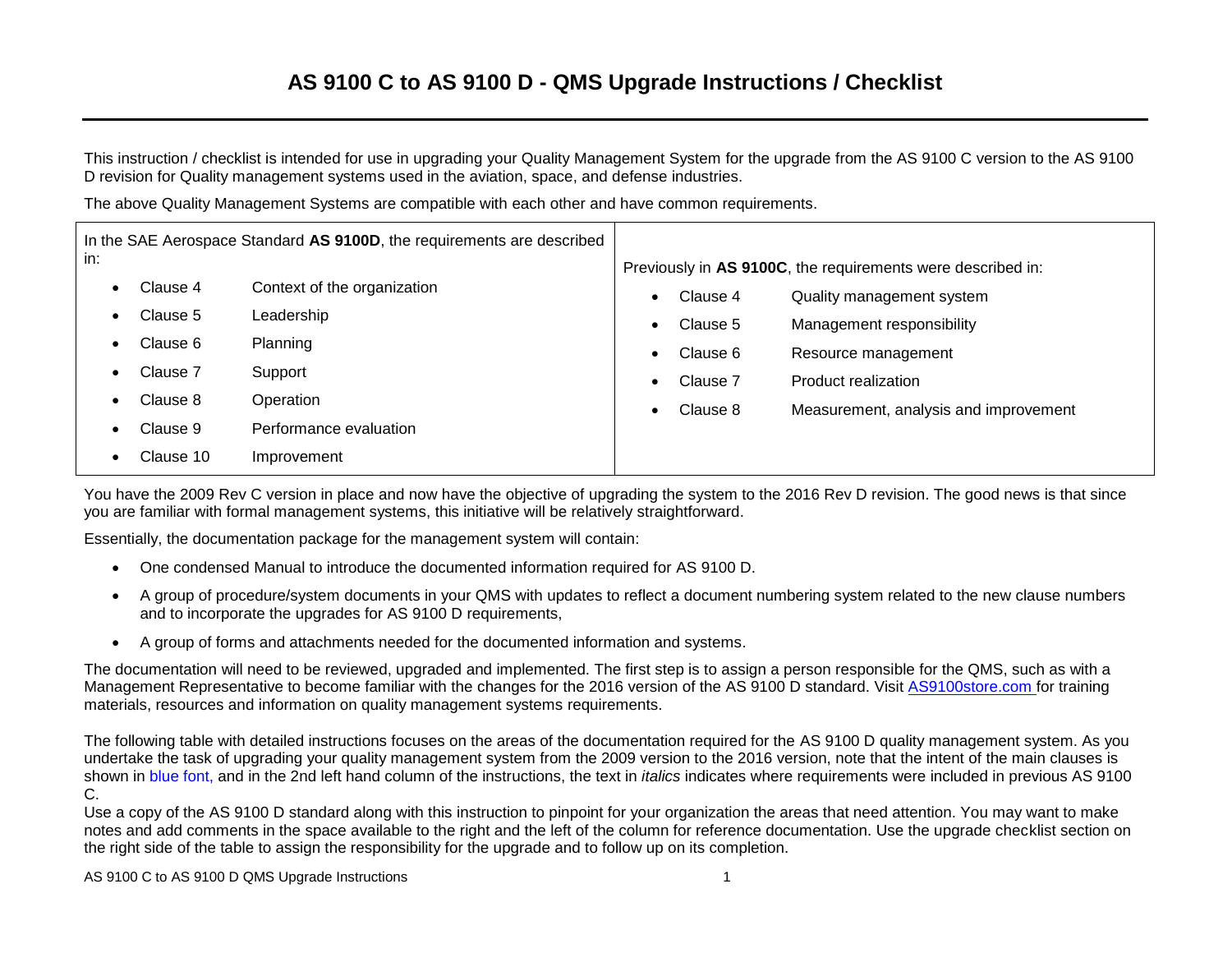# **AS 9100 C to AS 9100 D - QMS Upgrade Instructions / Checklist**

| AS 9100<br>Changes to the existing AS 9100 Rev C |                                                                                                                                                                                                                                                                                                                                                                    | <b>Reference</b>          | <b>Changes in existing documentation</b>                                                                                                                                                                                                                                                                                                                                                                                                        | <b>Upgrade Checklist</b> |                                 |
|--------------------------------------------------|--------------------------------------------------------------------------------------------------------------------------------------------------------------------------------------------------------------------------------------------------------------------------------------------------------------------------------------------------------------------|---------------------------|-------------------------------------------------------------------------------------------------------------------------------------------------------------------------------------------------------------------------------------------------------------------------------------------------------------------------------------------------------------------------------------------------------------------------------------------------|--------------------------|---------------------------------|
| <b>Rev D</b><br><b>Clause</b>                    | <b>Quality System</b><br>document                                                                                                                                                                                                                                                                                                                                  |                           |                                                                                                                                                                                                                                                                                                                                                                                                                                                 | <b>Assigned</b><br>to:   | <b>Date</b><br><b>Completed</b> |
| All                                              | The SAE international Aerospace<br>standard AS 9100 Rev D is restructured<br>and contains 10 sections or clauses<br>numbered 1 through 10.<br>The standard is revised to incorporate the<br>new clause structure and content of ISO<br>9001:2015. In addition, aviation, space,<br>and defense(ASD) industry requirements,<br>definitions, and notes are included. | AS 9100 D                 | The requirement clauses of the new standard are the<br>Clause 4 through Clause 10.<br>Your company needs to become familiar with the<br>new structure and the changes and subsequently<br>upgrade the Quality Management System (QMS).                                                                                                                                                                                                          |                          |                                 |
| All                                              | While the specific requirement for a<br>quality manual is not in AS 9100 D, the<br>standard requires that Documented<br>Information be maintained for the QMS.                                                                                                                                                                                                     | Manual                    | Replace / rework your existing Quality Manual with a<br>condensed version that will introduce the quality<br>system.<br>A quality manual is not included as a requirement in<br>clause 7.5.1 of AS 9100 D; however, the note in<br>4.4.2 suggests that a quality manual can be used to<br>compile into a single source the documented<br>information for the QMS.                                                                               |                          |                                 |
|                                                  | In AS 9100 C, the requirement for a<br>Quality Manual was in clause 4.2.2.                                                                                                                                                                                                                                                                                         | Manual                    | In the condensed manual include sections for:<br>• Scope of the Quality Management System (QMS)<br>• Distribution Control List,<br>• Revision Status,<br>• Quality Policy and Objective, Strategic Direction,<br>• Organization Chart,<br>• Company Background - Products and Services,<br>• Process Flow Diagram,<br>List of Documented Information,<br>• Records Documentation Matrix.                                                        |                          |                                 |
|                                                  | The specific requirement for documented<br>procedures is not in AS 9100 D; however<br>documented information is required to<br>plan, establish, implement, and maintain<br>the QMS processes.<br>In AS 9100 C, the requirement for control<br>of documents was included in 4.2.3, and<br>the requirement for control of records was                                | Documented<br>information | The QMS documented information may be<br>presented in any suitable format such as in a<br>method, an instruction, a system, a process, a<br>procedure, a manual, etc.<br>You will need to add / replace / rework your QMS<br>procedures to incorporate the AS 9100 D<br>requirements.<br>An early consideration is the development of a<br>process for the control of documented information.<br>Replace / rework the documented procedures for |                          |                                 |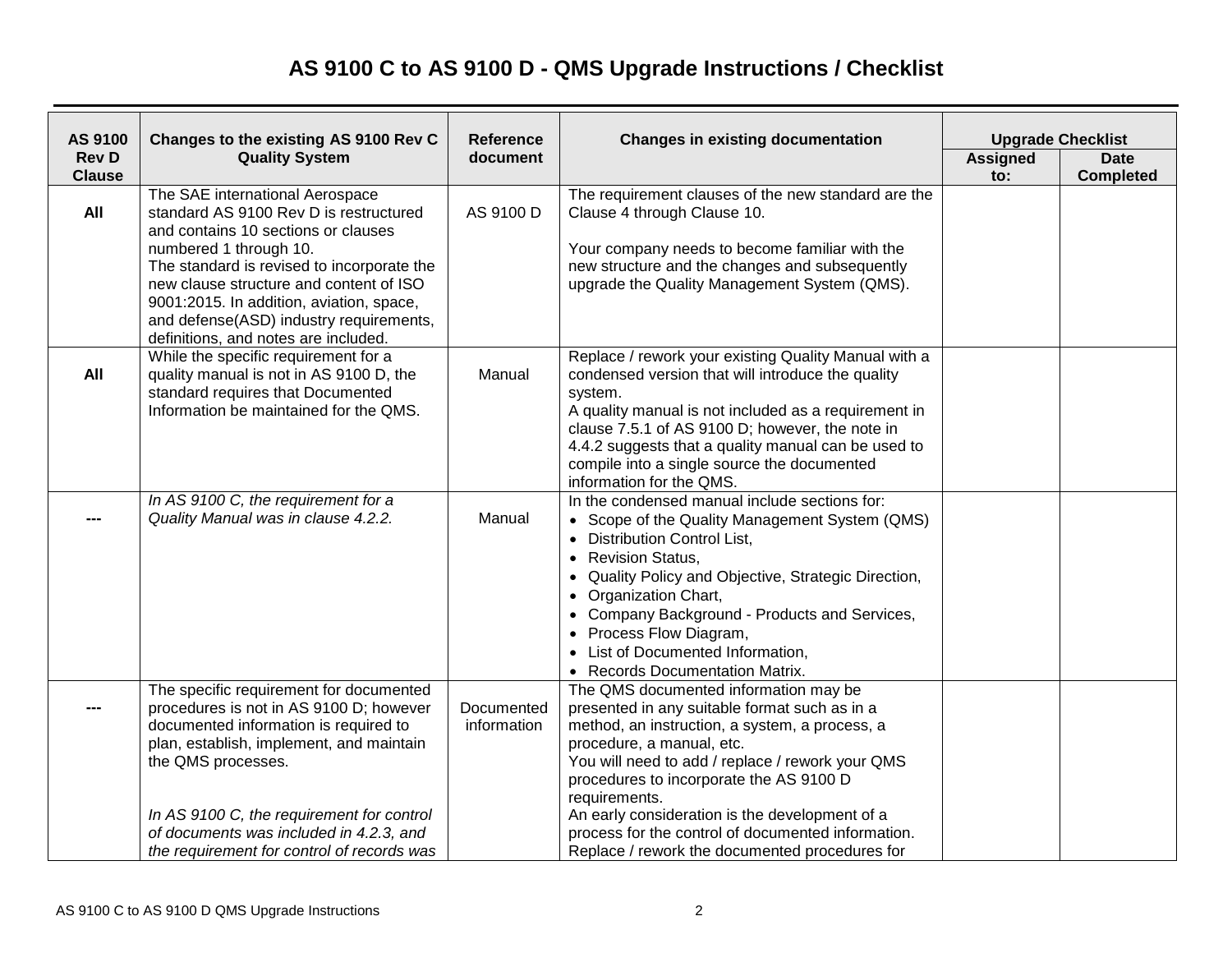# **AS 9100 C to AS 9100 D - QMS Upgrade Instructions / Checklist**

|                         | in $4.2.4$ .                                                                                                                                                                                                                                                                                                                                                                                                                                                                                              |           | Control of Documents and Control of Records with a<br>procedure, (such as P-750) for Documented<br>Information and include it in section 7.5.                                                                                                                                                                                                           |  |  |  |
|-------------------------|-----------------------------------------------------------------------------------------------------------------------------------------------------------------------------------------------------------------------------------------------------------------------------------------------------------------------------------------------------------------------------------------------------------------------------------------------------------------------------------------------------------|-----------|---------------------------------------------------------------------------------------------------------------------------------------------------------------------------------------------------------------------------------------------------------------------------------------------------------------------------------------------------------|--|--|--|
| $\overline{\mathbf{4}}$ | This first clause introduces two sub-clauses relating to the context of the organization, (1) understanding the organization and its context and (2)<br>understanding the needs and expectations of interested parties. Together they require that you determine the issues and requirements that can<br>impact on the planning of the Quality Management System (QMS). In addition, the scope of the QMS and the QMS processes along with their<br>applicability and interactions need to be determined. |           |                                                                                                                                                                                                                                                                                                                                                         |  |  |  |
| 4                       | Clause 4, Context of the Organization is a<br>new requirement in AS 9100 D.<br>Documented<br>information                                                                                                                                                                                                                                                                                                                                                                                                  |           | Your company will have to determine the issues and<br>requirements that can impact on the planning of the<br>QMS and that can affect the ability to achieve the<br>intended results of the QMS.<br>For typical guidance, see procedure P-400 for<br>Organizational context and worksheet, F-440-002 to<br>identify issues and requirements.             |  |  |  |
| 4.1                     | Documented information for the QMS sets<br>the stage for an understanding of the<br>requirements and of the international<br>standard as a whole.                                                                                                                                                                                                                                                                                                                                                         | Procedure | Document the information (in a document P-400,<br>Organizational Context) to outline the process to<br>understand and determine the internal and external<br>issues that are relevant to the QMS.                                                                                                                                                       |  |  |  |
| 4.2                     | A stakeholder approach provides for an<br>understanding of the requirements of<br>interested parties.                                                                                                                                                                                                                                                                                                                                                                                                     |           | Include (in a document P-400) the process to<br>understand and determine the needs and<br>expectations of interested parties.                                                                                                                                                                                                                           |  |  |  |
| 4.3                     | In AS 9100 C, the scope of the QMS was<br>required to be included in a quality<br>manual per par 4.2.2.                                                                                                                                                                                                                                                                                                                                                                                                   |           | Include (in a document P-400) the process to<br>determine the scope of the QMS. Refer to 4.3 a) thru<br>c) and consider the internal and external issues, the<br>requirements of interested parties, and your products<br>and services.                                                                                                                 |  |  |  |
| 4.3                     | In AS 9100 C, the application and<br>exclusion of requirements were included<br>in par 1.2 and only permitted in clause 7.                                                                                                                                                                                                                                                                                                                                                                                |           | Include justifications for requirements of the standard<br>that do not apply to the scope of the QMS.<br>Note that conformity to AS 9100 D can only be<br>claimed if the requirements determined to be not<br>applicable do not affect your ability or responsibility<br>to meet product and service requirements and<br>enhance customer satisfaction. |  |  |  |
| 4.4                     | In AS 9100 C, the requirement for the<br>QMS and its processes was in 4.1.                                                                                                                                                                                                                                                                                                                                                                                                                                |           | Your company will have to establish, implement,<br>maintain and continually improve the QMS.                                                                                                                                                                                                                                                            |  |  |  |
| 4.4.1                   | In AS 9100 C, the requirement for the<br>QMS and its processes was in 4.1.                                                                                                                                                                                                                                                                                                                                                                                                                                |           | Provide an outline (in a document P-400) of the<br>process to determine the application and interaction<br>of the processes needed for the QMS.<br>As you proceed through the upgrade of the QMS,<br>consider the use of the QMS process identification<br>worksheet F-440-001 to determine the inputs<br>required and the outputs expected from the    |  |  |  |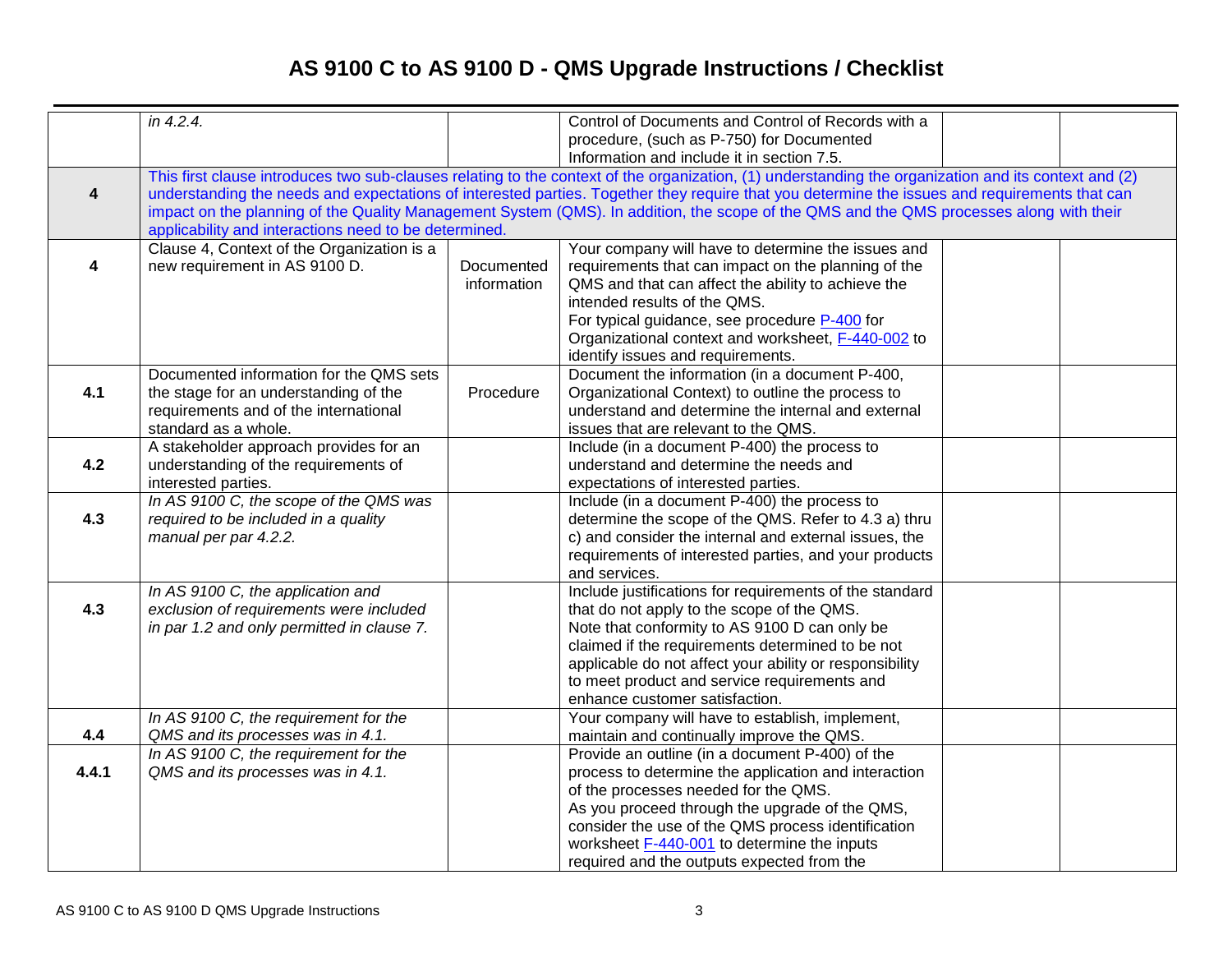## **INSERT COMPANY NAME/LOGO HERE**

### **AS 9100 Rev D Quality Management Systems - The Internal Audit Checklist** \_\_\_\_\_\_\_\_\_\_\_\_\_\_\_\_\_\_\_\_\_\_\_\_\_\_\_\_\_\_\_\_\_\_\_\_\_\_\_\_\_\_\_\_\_\_\_\_\_\_\_\_\_\_\_\_\_\_\_\_\_\_\_\_\_\_\_\_\_\_\_\_\_\_\_\_\_\_\_\_\_\_\_\_\_\_\_\_\_\_\_\_\_\_\_\_\_\_\_\_\_\_\_\_\_\_\_\_\_\_\_\_\_\_\_

This checklist is based on the information provided in the 2016 revision of the AS 9100 Rev D, SAE international aerospace standard. The checklist is best used by trained and practicing auditors to evaluate or assess Quality Management Systems requirements based on the standard. You will see questions on the checklist that refer to the standard and, for each clause, provisions are made for additional questions.

The auditors are expected to keep in mind that the standard does not require mandatory procedures for the various QMS processes; however, the auditors will expect documented information to be available because in the clauses of the standard, the phrase 'documented procedures' is used to specify that a process, a method, a system, a work instruction, or an arrangement be documented.

The auditors must use a great deal of discretion and therefore must be careful and thoughtful prior to establishing a deficiency against a requirement. Evidence for visible top management leadership, commitment and quality management action must be looked for.

The **bold** numbers and tittles used in the first two columns of the checklist indicate the "Requirements" and may be referred to on nonconformity reports prepared by the auditor.

During assessment of each requirement, auditors record the status of the evaluation by indicating in the right-hand column a

**Yes -** for Acceptable Condition or **No -** for Deficient Condition

--------------------------------------------------------------------------------------------------------------------------------------------------------------------------------------------

| --- | <b>QUALITY MANAGEMENT SYSTEM</b>                                                                                                           | <b>OBSERVATIONS / COMMENTS</b> | <b>STATUS</b> |  |  |
|-----|--------------------------------------------------------------------------------------------------------------------------------------------|--------------------------------|---------------|--|--|
| 4   | <b>CONTEXT OF THE ORGANIZATION</b>                                                                                                         |                                |               |  |  |
| 4.1 | Understanding the organization and its context                                                                                             |                                |               |  |  |
|     | Does your company determine the external and<br>internal issues that are relevant to your purpose and<br>strategic direction?              |                                |               |  |  |
|     | Do you consider the relevant issues that affect your<br>ability to achieve the intended results of the Quality<br>Management System (QMS)? |                                |               |  |  |

\_\_\_\_\_\_\_\_\_\_\_\_\_\_\_\_\_\_\_\_\_\_\_\_\_\_\_\_\_\_\_\_\_\_\_\_\_\_\_\_\_\_\_\_\_\_\_\_\_\_\_\_\_\_\_\_\_\_\_\_\_\_\_\_\_\_\_\_\_\_\_\_\_\_\_\_\_\_\_\_\_\_\_\_\_\_\_\_\_\_\_\_\_\_\_\_\_\_\_\_\_\_\_\_\_\_\_\_\_\_\_\_\_\_\_\_\_\_\_\_\_\_\_\_\_\_

Audit conducted by: <br>
Date: 
Date: **Copyright © AS9100Store** Page 1 of 79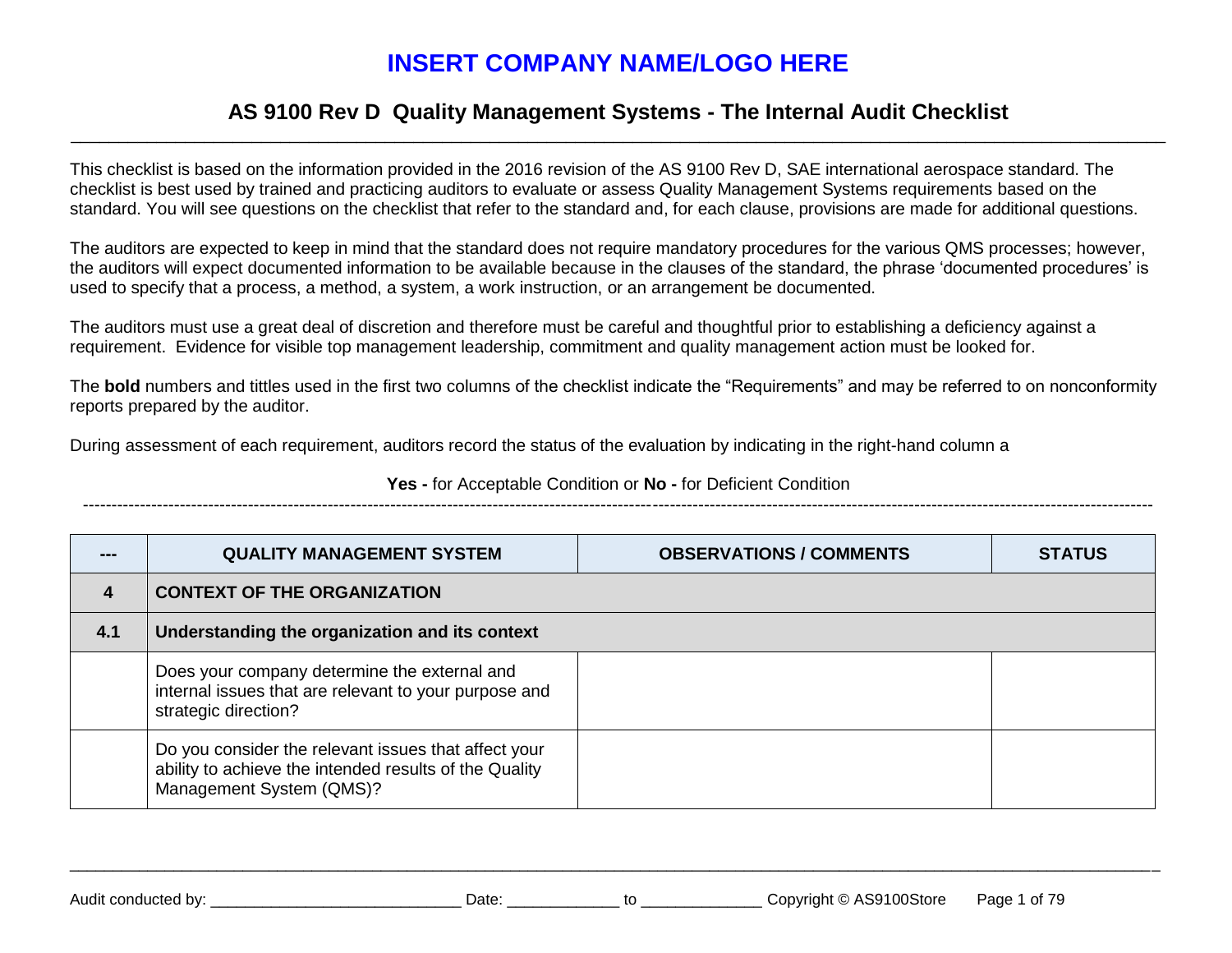## **INSERT COMPANY NAME/LOGO HERE**

### **AS 9100 Rev D Quality Management Systems - The Internal Audit Checklist** \_\_\_\_\_\_\_\_\_\_\_\_\_\_\_\_\_\_\_\_\_\_\_\_\_\_\_\_\_\_\_\_\_\_\_\_\_\_\_\_\_\_\_\_\_\_\_\_\_\_\_\_\_\_\_\_\_\_\_\_\_\_\_\_\_\_\_\_\_\_\_\_\_\_\_\_\_\_\_\_\_\_\_\_\_\_\_\_\_\_\_\_\_\_\_\_\_\_\_\_\_\_\_\_\_\_\_\_\_\_\_\_\_\_\_

|       | Does the management representative have the<br>organizational freedom and unrestricted access to top<br>management to resolve quality management issues?<br>NOTE: The responsibility of a management<br>representative can include liaison with external parties<br>on matters relating to the quality management system. |  |  |  |  |
|-------|---------------------------------------------------------------------------------------------------------------------------------------------------------------------------------------------------------------------------------------------------------------------------------------------------------------------------|--|--|--|--|
|       | <b>Additional Questions</b>                                                                                                                                                                                                                                                                                               |  |  |  |  |
| 6     | <b>PLANNING</b>                                                                                                                                                                                                                                                                                                           |  |  |  |  |
| 6.1   | Actions to address risks and opportunities                                                                                                                                                                                                                                                                                |  |  |  |  |
| 6.1.1 | When planning for the QMS, does your company<br>consider the issues referred to in 4.1 and the<br>requirements referred to in 4.2 and determine the risks<br>and opportunities that need to be addressed?                                                                                                                 |  |  |  |  |
|       | Is this performed to:                                                                                                                                                                                                                                                                                                     |  |  |  |  |
|       | • Give assurance that the QMS can achieve its<br>intended results?                                                                                                                                                                                                                                                        |  |  |  |  |
|       | • Enhance desirable effects?                                                                                                                                                                                                                                                                                              |  |  |  |  |
|       | • Prevent, or reduce undesired effects?                                                                                                                                                                                                                                                                                   |  |  |  |  |
|       | • Achieve improvement?                                                                                                                                                                                                                                                                                                    |  |  |  |  |

\_\_\_\_\_\_\_\_\_\_\_\_\_\_\_\_\_\_\_\_\_\_\_\_\_\_\_\_\_\_\_\_\_\_\_\_\_\_\_\_\_\_\_\_\_\_\_\_\_\_\_\_\_\_\_\_\_\_\_\_\_\_\_\_\_\_\_\_\_\_\_\_\_\_\_\_\_\_\_\_\_\_\_\_\_\_\_\_\_\_\_\_\_\_\_\_\_\_\_\_\_\_\_\_\_\_\_\_\_\_\_\_\_\_\_\_\_\_\_\_\_\_\_\_\_\_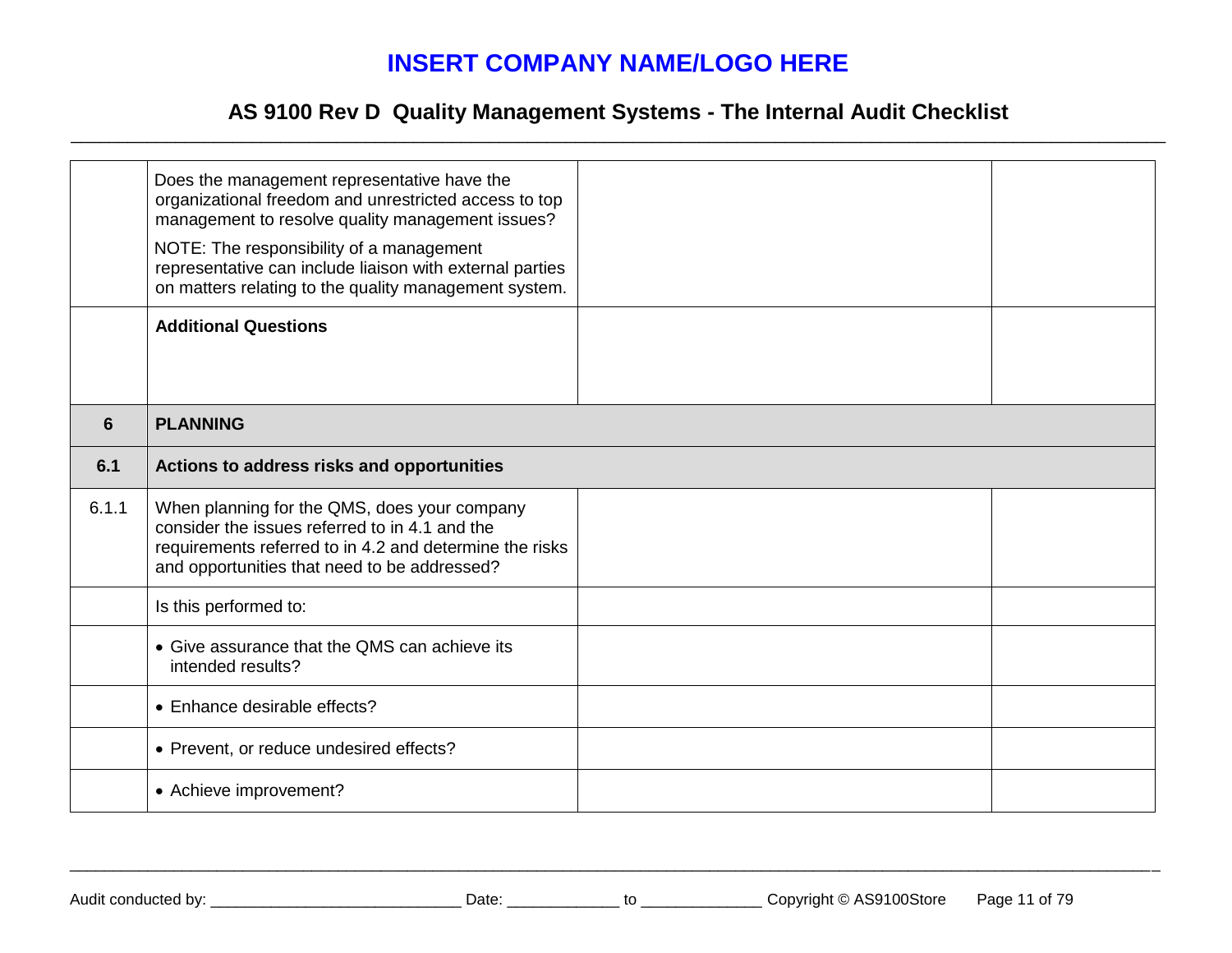# **INSERT YOUR COMPANY NAME/LOGO HERE**

#### **1.0 Purpose/Scope**

1.1 The purpose of this procedure is to provide a method to assist assigned individuals in performing consistent, complete, satisfactory root cause analysis.

#### **2.0 Responsibilities and Authorities**

- 2.1 The Management Representative is responsible for determining whether or not a Root Cause Analysis is appropriate for the situation.
- 2.2 The Management Representative is responsible for ensuring that all completed Root Cause Analysis documentation is filed and stored appropriately.
- 2.3 The Management Representative is responsible for the overall coordination of the Root Cause Analysis process including closure after satisfactory results have been obtained.
- 2.4 The Management Representative is responsible for the coordination of root cause analysis training with procedure P-720 for Competence and awareness.

### **3.0 References and Definitions**

#### 3.1 References

3.1.1 This document relates to clause 9.1.3, Analysis and evaluation and clause 10.2, Nonconformity and corrective action, of AS 9100 D standard.

#### 3.2 Definitions

- 3.2.1 Cause: An event or condition that results in an effect. Anything that shapes or influences the outcome.
- 3.2.2 Event: A real-time occurrence describing one action, typically an error, failure, or malfunction or unwanted condition.
- 3.2.3 Condition: Any found state, whether or not resulting from an event, that may have safety, health, quality, security, operational, or environmental implications.
- 3.2.4 Barrier: A physical device or an administrative control used to reduce risk of the undesired outcome to an acceptable level. Barriers can provide physical intervention or procedural separation in time and space.
- 3.2.5 Contributing Factor: An event or condition that may have contributed to the occurrence of an undesired outcome but, if eliminated or modified, would not by itself have prevented the occurrence.
- 3.2.6 Organizational Factors: Any operational or management structural entity that exerts control over the system at any stage in its life cycle, including but not limited to the system's concept, development, design, fabrication, test, maintenance, operation, and disposal.
- 3.2.7 Root Cause Analysis (RCA) a structured evaluation method that identifies the root causes for an undesired outcome and the actions adequate to prevent recurrence. Root cause analysis should continue until organizational factors have been identified, or until data has been exhausted.
- 3.2.8 Root Cause(s): One or more factors that contributed to or created the proximate cause and subsequent undesired outcome and, if eliminated,